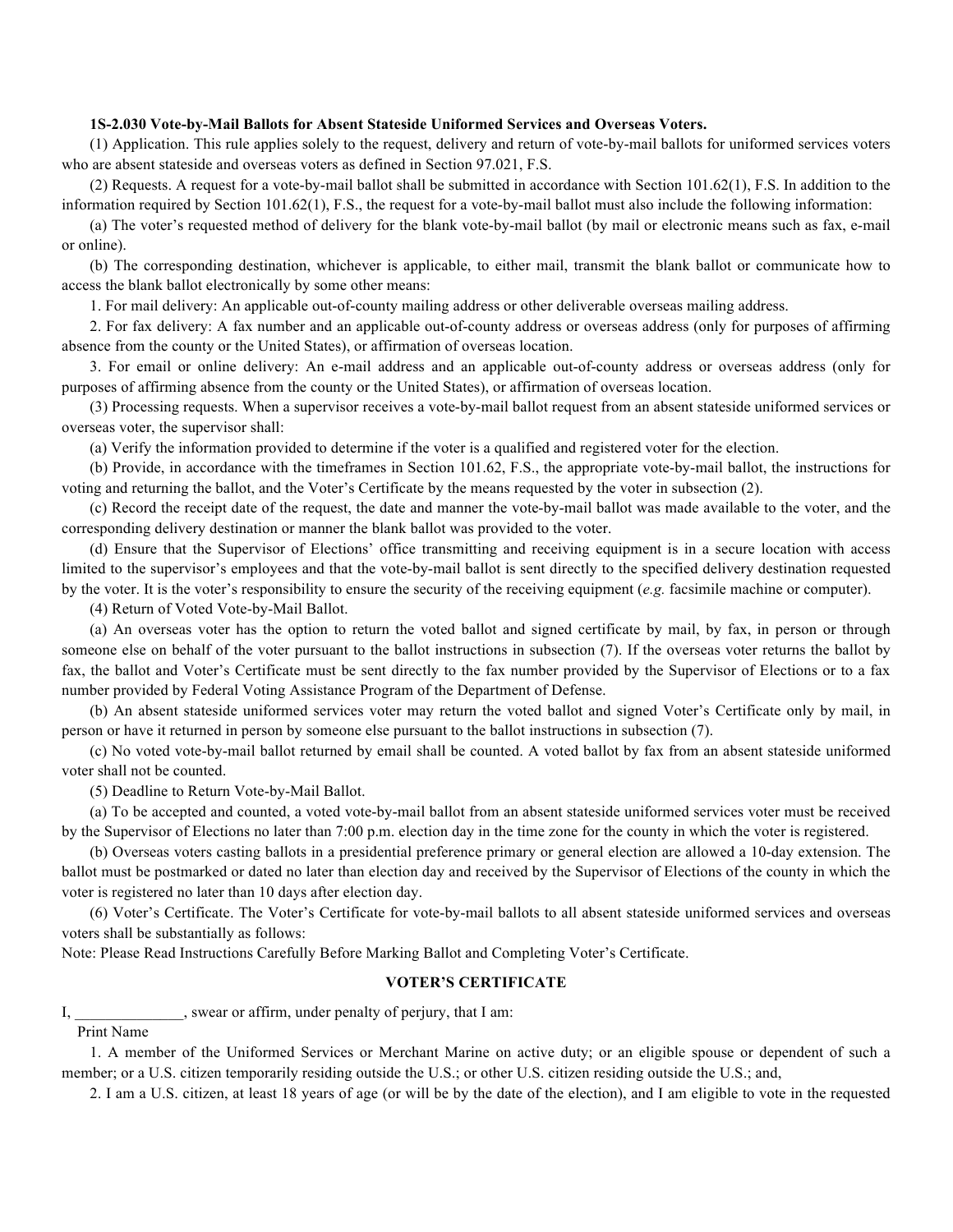jurisdiction; and,

3. I have not been convicted of a felony, or other disqualifying offense or been adjudicated mentally incompetent, or if so, my voting rights have been reinstated; and,

4. I am not registering, requesting a ballot, or voting in any other jurisdiction in the U.S.

In voting, I have marked and sealed my ballot in private and have not allowed any person to observe the marking of the ballot, except for those authorized to assist voters under State or Federal law. I have not been influenced.

My signature and date below indicate when I completed this document.

The information on this form is true and complete to the best of my knowledge.

I understand that a material misstatement of fact in completion of this document may constitute grounds for conviction for perjury.

Signed: \_\_\_\_\_\_\_\_\_\_\_\_\_\_\_\_\_\_\_\_\_\_\_\_\_\_\_\_\_ Date: \_\_\_\_\_\_\_\_\_\_\_\_\_\_\_\_

(7) Ballot Instructions. The instructions to be sent with the vote-by-mail ballot to all absent stateside uniformed services and overseas voters shall substantially contain the following statements:

## INSTRUCTIONS READ THESE INSTRUCTIONS CAREFULLY BEFORE MARKING BALLOT

## VERY IMPORTANT

(a) In order to ensure that your vote-by-mail ballot will be counted, complete, sign, date and return the ballot and Voter's Certificate as soon as possible to the Supervisor of Elections of the county in which you are registered. It must be received no later than 7:00 p.m. on election day in the time zone for the county in which you are registered. **Overseas voter only**: If you are casting a ballot in a presidential preference primary or general election, a 10-day extension applies, provided your vote-by-mail ballot is postmarked or dated no later than election day and received no later than 10 days after the election by the Supervisor of Elections of the county in which you are registered to vote.

(b) Mark your ballot in secret as instructed on the ballot. You must mark your own ballot unless you are unable to do so because of blindness, disability, or inability to read or write.

(c) Mark only the number of candidate or issue choices for a race as indicated on the ballot. If you are allowed to "Vote for One" candidate and you vote for more than one candidate, your vote in that race will not be counted.

(d) Sign and date the Voter's Certificate. If you do not sign or date the Certificate, your ballot may not count. If your signature on the Voter's Certificate does not match your signature on record, your ballot will not count. If you need to update your signature for this election, you must send your signature update on a voter registration application to your Supervisor of Elections so that it is received before vote-by-mail ballots are canvassed which could start as early as 15 days before election day.

(e) Mail, deliver, or have delivered the completed mailing envelope with the voted vote-by-mail ballot and the Voter's Certificate. To mail or have your voted vote-by-mail ballot and Voter's Certificate delivered to the Supervisor of Elections:

1. Place your marked ballot in the secrecy envelope or sleeve provided to you. If the ballot was provided to you other than by mail, use an unmarked envelope as a secrecy envelope. Seal the envelope. Do not seal the Voter's Certificate in the secrecy envelope or sleeve with the ballot.

2. Insert the secrecy envelope or sleeve or unmarked envelope into a separate mailing envelope or the provided return envelope. Completely fill out the Voter's Certificate on the back of that mailing envelope. Or if you received the ballot and certificate other than by mail, place the completed Voter's Certificate in a separate mailing envelope. Clearly mark the mailing envelope "Vote-by-Mail Ballot Enclosed".

3. Mail the ballot to the Supervisor of Elections. If using your own envelope: To mail your ballot free of postage, use the template and printing instructions provided at the following link: http://www.fvap.gov/eo/overview/materials/forms. Otherwise, provide sufficient postage. If you are an overseas voter, be sure you include your overseas address on the return envelope.

(f) If you are an overseas voter, you have the option to fax your vote-by-mail ballot and Voter's Certificate. Fax your voted ballot and signed and dated certificate to the Supervisor of Elections at (fax phone number) or to a fax number provided by the Federal Voting Assistance Program (FVAP) of the Department of Defense. If faxing your ballot and certificate to FVAP, ensure FVAP has sufficient time to get the ballot and certificate to the Supervisor of Elections by the 7:00 p.m. or 10-day deadline, whichever is applicable. If you fax your voted ballot, you will be voluntarily waiving your right to a secret ballot.

(g) Voted ballots returned by regular electronic mail (email) will not be counted. A voted ballot returned by fax from an absent